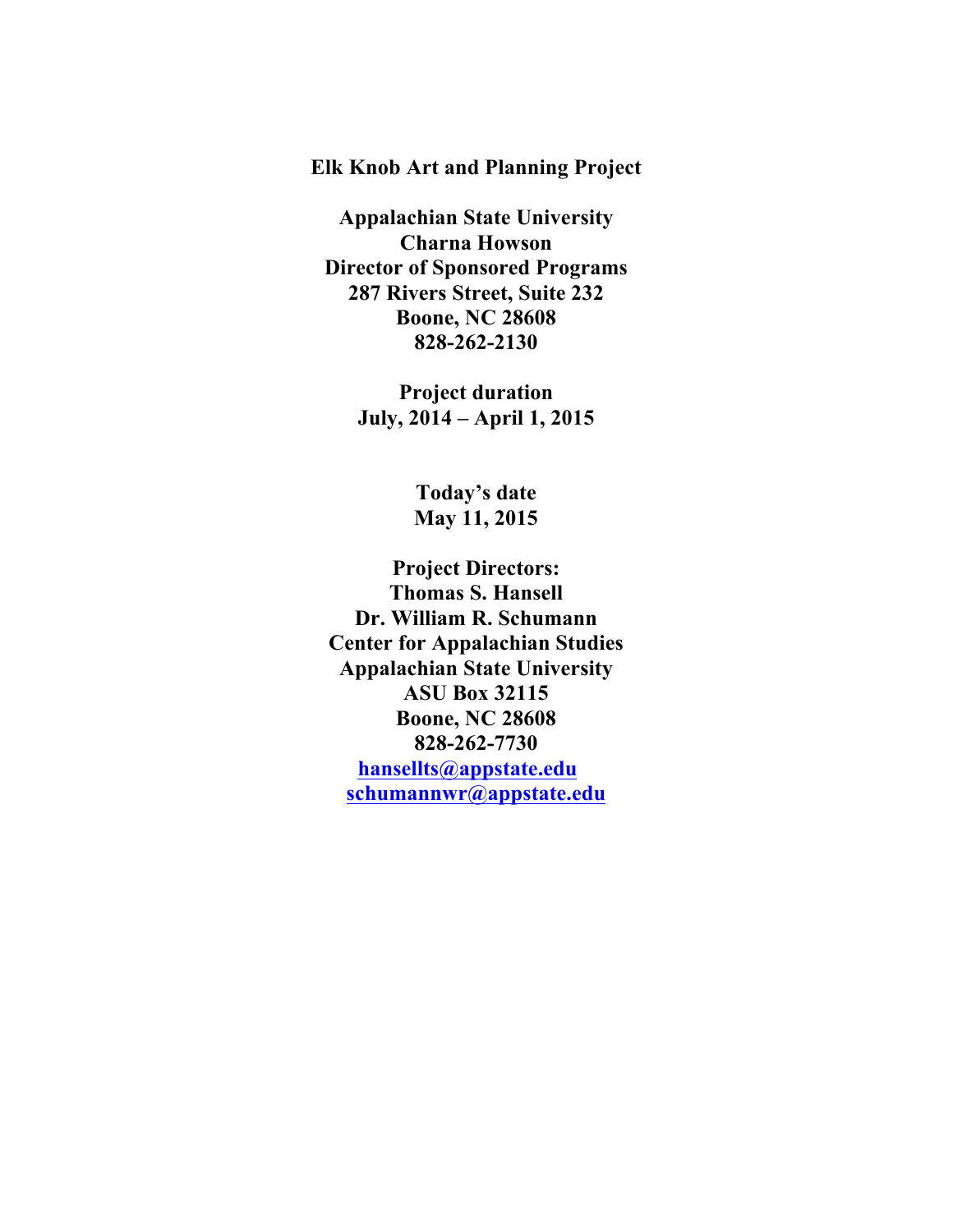## **Final Report Narrative**

# Title of Project: **Elk Knob Art and Planning Project**

Grant Period: **August 19, 2014 – May 1, 2015**

## Grantee Name: **Appalachian State University**

## Project Directors: **Thomas S. Hansell and Dr. William R Schumann**

## **Description of Project:**

Appalachian State University (ASU) collaborated with the Elk Knob Community Heritage Organization (EKCHO) and other local organizations to develop a sustainability plan that will facilitate independent community development work based on more than a decade of collaboration with ASU. Student researchers administered a sustainable community planning workshop and updated a public art plan to promote local heritage and encourage tourism in the communities of Meat Camp, Pottertown, and Sutherland, NC.

## **Activities:**

#### **MEETINGS WITH THE COMMUNITY PARTNERS**

- August 5, 2014 Site visit at Elk Knob State Park. Project directors met with park staff to discuss coordinating local community development planning with park activities, including funding initiatives.
- September 4, 2014 Class visit to property of Pat Kohle (EKCHO board member) on Meat Camp Road and visit with the rangers at Elk Knob State Park. Students view public art and discuss how to engage local community members in the planning process.
- September 13, 2014 Elk Knob Community Headwaters Day at Elk Knob State Park. This is an annual event organized by EKCHO. Students assisted with the event, which was attended by community members, EKCHO board members and park officials.
- September 23, 2014 EKCHO board meeting at Profit's Grove Fellowship Hall, Meat Camp, NC. Students presented themes for art plan to EKCHO board and discussed potential sites to include in the art plan with our primary community partner.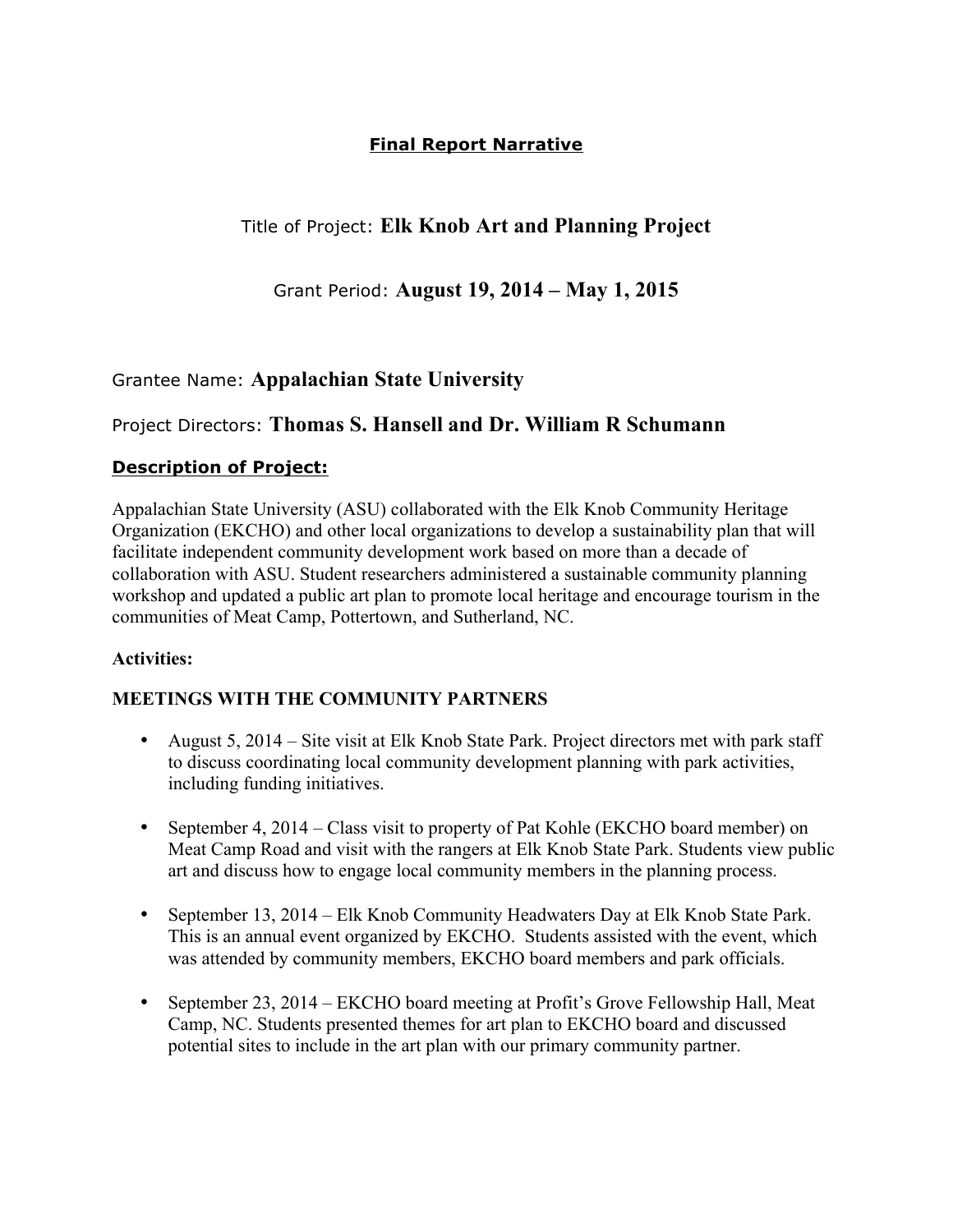- October 1 31, 2014 A series of one-on-one student meetings at individuals' homes in the Elk Knob community to discuss elements of the art plan. Community members who participated included Larry Braswell, Yvonne Settle, Pat Kohle, Tom Sternal, Chris Smart, Kelly Safley, and Brandi Belville. Cherry Johnson of the Watauga County Arts Council and Jane Lonon of the Ashe County Arts Council also met with students. The specific purpose of these meetings was to work out the details (logistics, costs, materials, etc.) for the sites included in the student-developed plan.
- December 2, 2014 EKCHO board meeting at Profit's Grove Fellowship Hall, Meat Camp, NC. Students presented art plan to our primary community partner. The board voted unanimously to approve the plan.
- December 5, 2014 Presentation and Poster presented to the Appalachian Regional Commission's Appalachian Teaching Project in Washington, D.C.
- February 11, 2015 Students presented their work on local radio (WASU 90.5 FM in Boone, NC).
- March 28, 2015 Student-led presentation at Appalachian Studies Association Conference hosted by East Tennessee State University in Johnson City, TN

### **Project Outcomes:**

Students collaborated with the Elk Knob Community Heritage Organization to develop a community-based art plan that promotes local heritage and encourages sustainable tourism in the communities surrounding the Elk Knob State Park in Ashe and Watauga counties of North Carolina. During the participatory process of creating the art plan, students researched local history and culture, created themes that responded to the communities' needs, facilitated a community meeting to discuss the art plan, and broadened the network of individuals involved in the work of the Elk Knob Community Heritage Organization.

As a result of the students' work, the Elk Knob State Park now sees community-based art as a way to increase visitors and support local sustainable development efforts. This partnership will be important for future work.

In addition to presenting to the community partner and the Appalachian Teaching Project annual conference, students presented their work to the local public via a radio broadcast on WASU 90.5 FM and at the annual conference of the Appalachian Studies Association at East Tennessee State University. All of these presentations were publicized via social media. A group from the Copper Basin Learning Center (a community partner for another ATP institution) attended our presentation at the Appalachian Studies Association conference and requested a copy of our presentation and art plan to use as a model in their community.